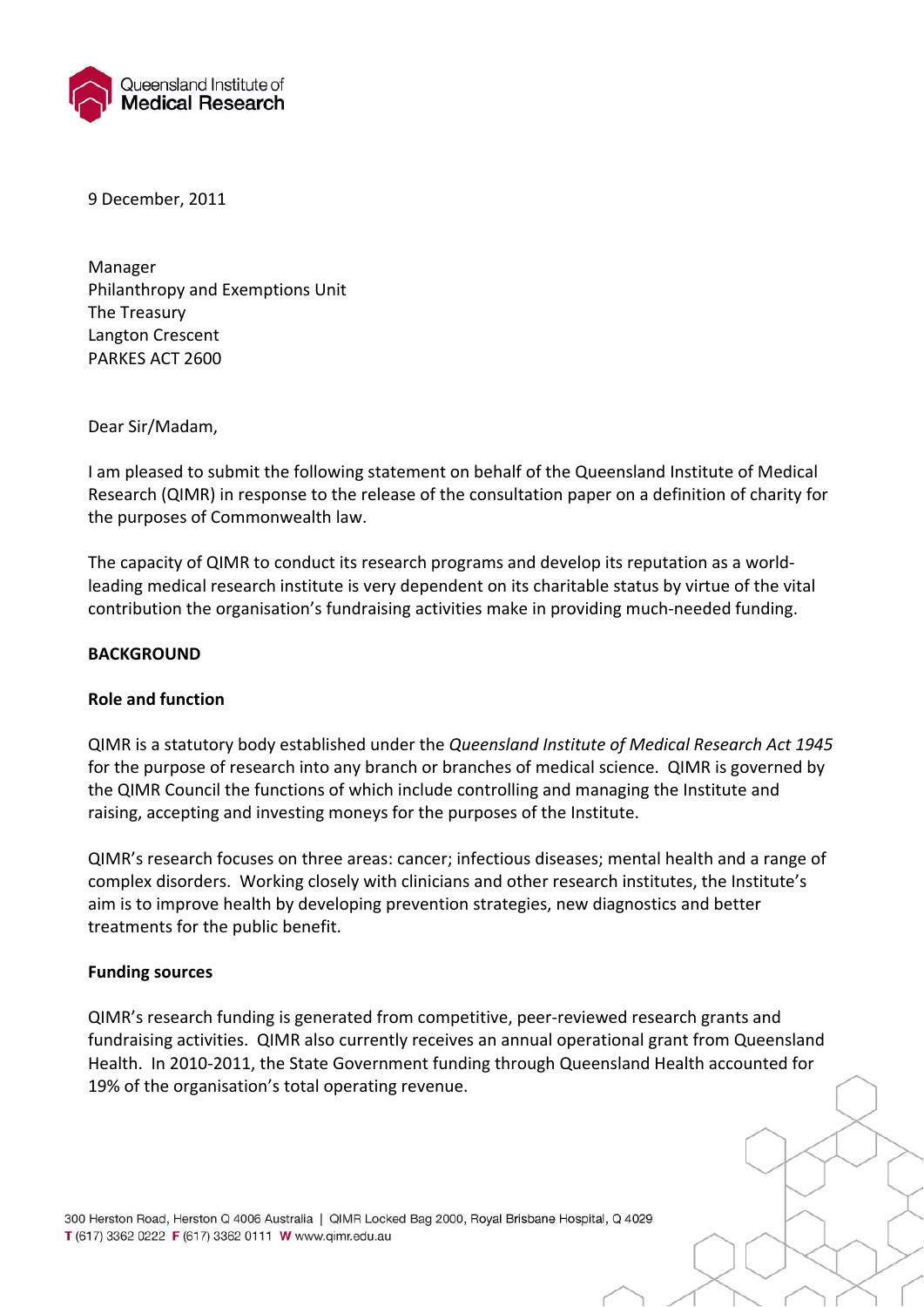# **Charitable status**

 As a non‐profit charitable institution whose main activity is researching the detection, prevention and treatment of diseases, for taxation purposes QIMR is categorised as a health promotion charity (HPC). The Institute is endorsed to access tax concessions including income tax exemption, fringe benefits tax (FBT) exemption and receives a GST concession.

# **DEFINITION OF A CHARITY**

### **Comments**

  QIMR offers the following comments in relation to *A Definition of Charity Consultation Paper* Questions 14 and 15:

- Is further clarification required in the definition on the types of legal entity which can be  *used to operate a charity?*
- In light of the Central Bayside is the existing definition of 'government body' in the Charities  *Bill 2003 adequate?*

 QIMR submits that further clarification is required on the definition of types of legal entity which can be used to operate a charity, specifically that the proposed definition of a government body 'to include a body controlled by the Commonwealth, State or a territory' may not be adequate for the purposes of distinguishing a statutory body such as QIMR with a charitable purpose, from other government bodies with a non‐charitable purpose.

 The main concern is that QIMR is constituted by statute which, under the proposed definition, may disqualify the Institute from charitable status. Firstly, this has the potential to impact QIMR's capacity to raise donations and bequests which are essential and ensure ongoing operations and research.

 Secondly, the loss of the FBT exempt status as a HPC would have a major impact on the organisation's ability to attract and retain employees through the benefit of salary sacrifice. The FBT exemption allows QIMR to provide some employment benefits in a highly competitive and low paying industry sector.

 It should be noted that in its 2002 assessment of QIMR's FBT status, the Australian Taxation Office (ATO) concluded that 'the government role seems incidental to the charitable purpose'. The following factors were the basis of the ATO's decision:

- QIMR is administered by the Council of the Queensland Institute of Medical Research, rather than government directly.
- The Institute's operations are not used or directed for government purposes.
- Members of the Council are not removable at will by the government. They can only be  replaced under very limited circumstances (Section 6, *Queensland Institute of Medical Research Act 1945*)